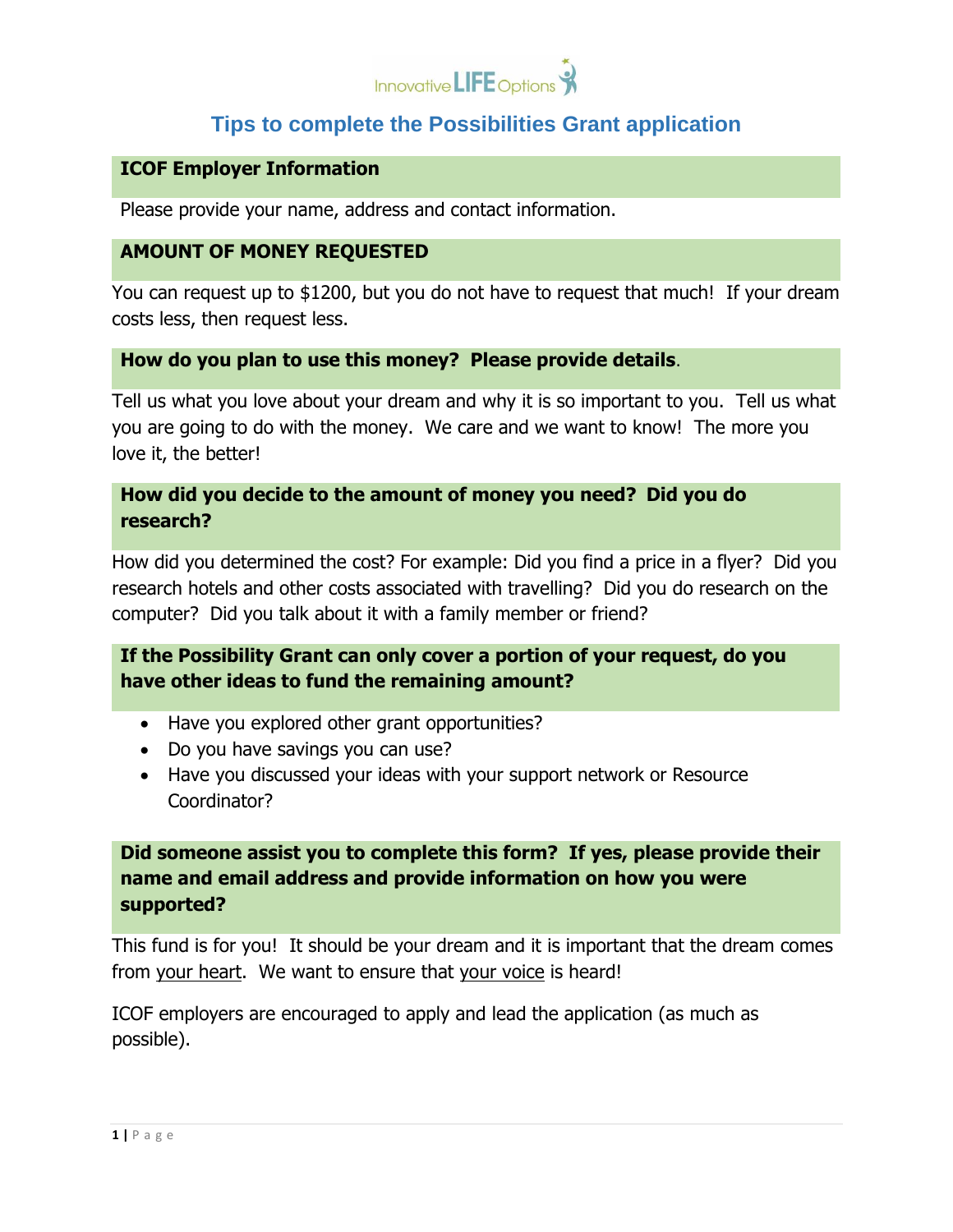

# **Possibility Grant Application**

|  |  |  | <b>ICOF Employer Information</b> |  |
|--|--|--|----------------------------------|--|
|--|--|--|----------------------------------|--|

| Name of ICOF Employer |  |
|-----------------------|--|
| <b>Address</b>        |  |
| City, Province        |  |
| Postal Code           |  |
| <b>Phone Number</b>   |  |
| <b>Email Address</b>  |  |

**AMOUNT OF MONEY REQUESTED:** 

(Maximum Request: \$1200)

How do you plan to use the money? Please provide details.